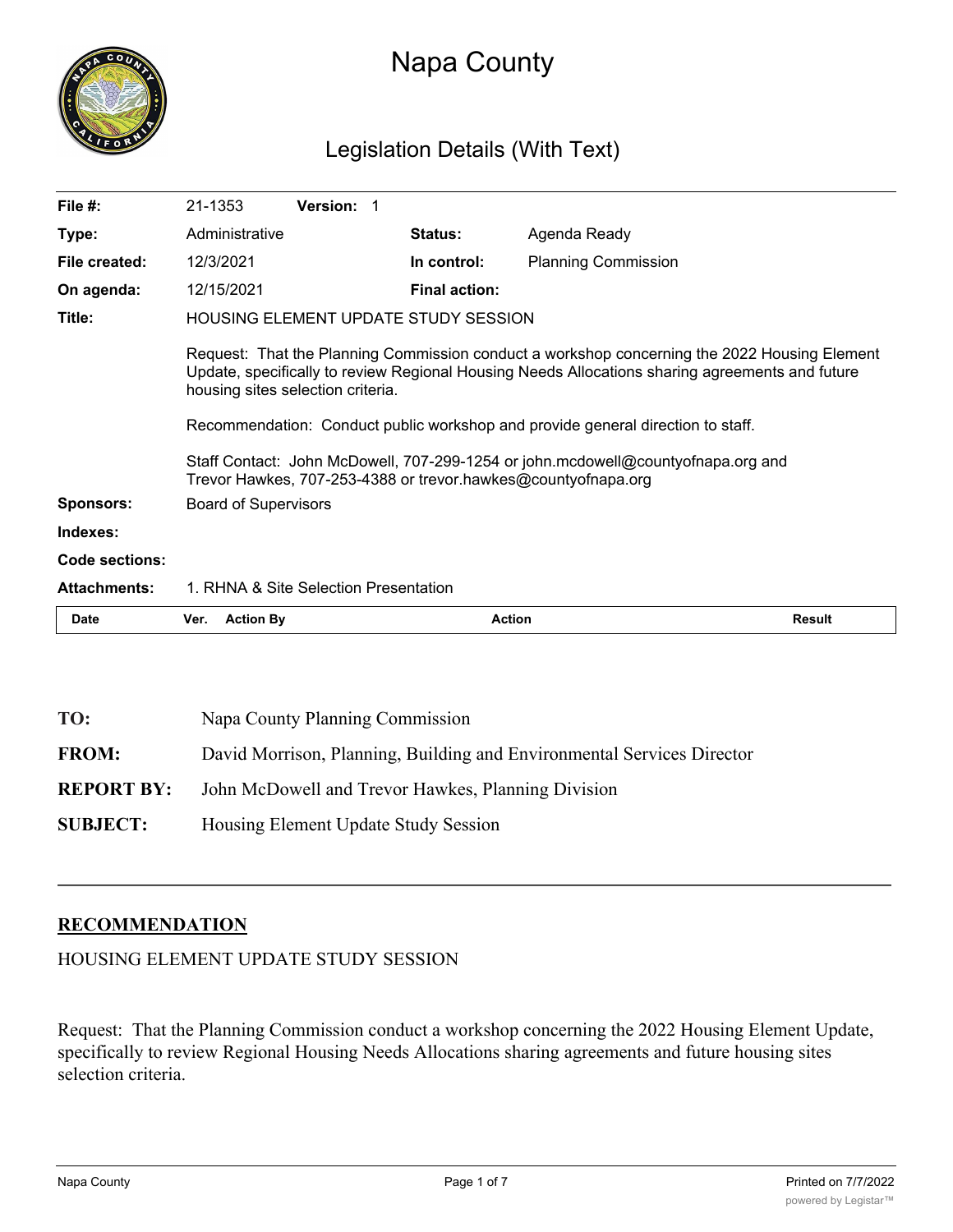Recommendation: Conduct public workshop and provide general direction to staff.

Staff Contact: John McDowell, 707-299-1254 or john.mcdowell@countyofnapa.org and

Trevor Hawkes, 707-253-4388 or trevor.hawkes@countyofnapa.org

# **EXECUTIVE SUMMARY**

Earlier in 2021 work began on the required Housing Element Update (Update) for the State's Sixth Cycle Planning Period to address housing needs for the years 2023 through 2031. The Update must be completed by the County and certified by the State Department of Housing and Community Development (HCD) by January 2023. The Update is subject to the California Environmental Quality Act (CEQA), and it is necessary to develop the Update's project description over the course of the next several weeks in order to ensure that required CEQA documentation and process can be completed prior to HCD's review of the Update. To prepare the CEQA project description, on December 7, 2021, staff received direction from the Board of Supervisors on the following two questions: (1) What percentage of the existing RHNA sharing agreements with the cities/town should the County plan for in the unincorporated area; and (2) what criteria should be looked at in the selection of sites to be evaluated in the next Housing Element update, as well as potential housing sites or areas preliminarily identified by staff.

#### **ENVIRONMENTAL IMPACT**

ENVIRONMENTAL DETERMINATION: This study session will provide direction to Staff to enable preparation of the CEQA documentation for the Update project.

#### **BACKGROUND AND DISCUSSION**

A Power Point presentation providing an overview of these topics as presented to the Housing Element Advisory Committee (HEAC) is attached.

RHNA TRANSFER AGREEMENTS

The County assigned Draft RHNA for the 6th Cycle is as follows:

- 369 units Very Low Income
- 213 units Low Income
- 120 units Moderate Income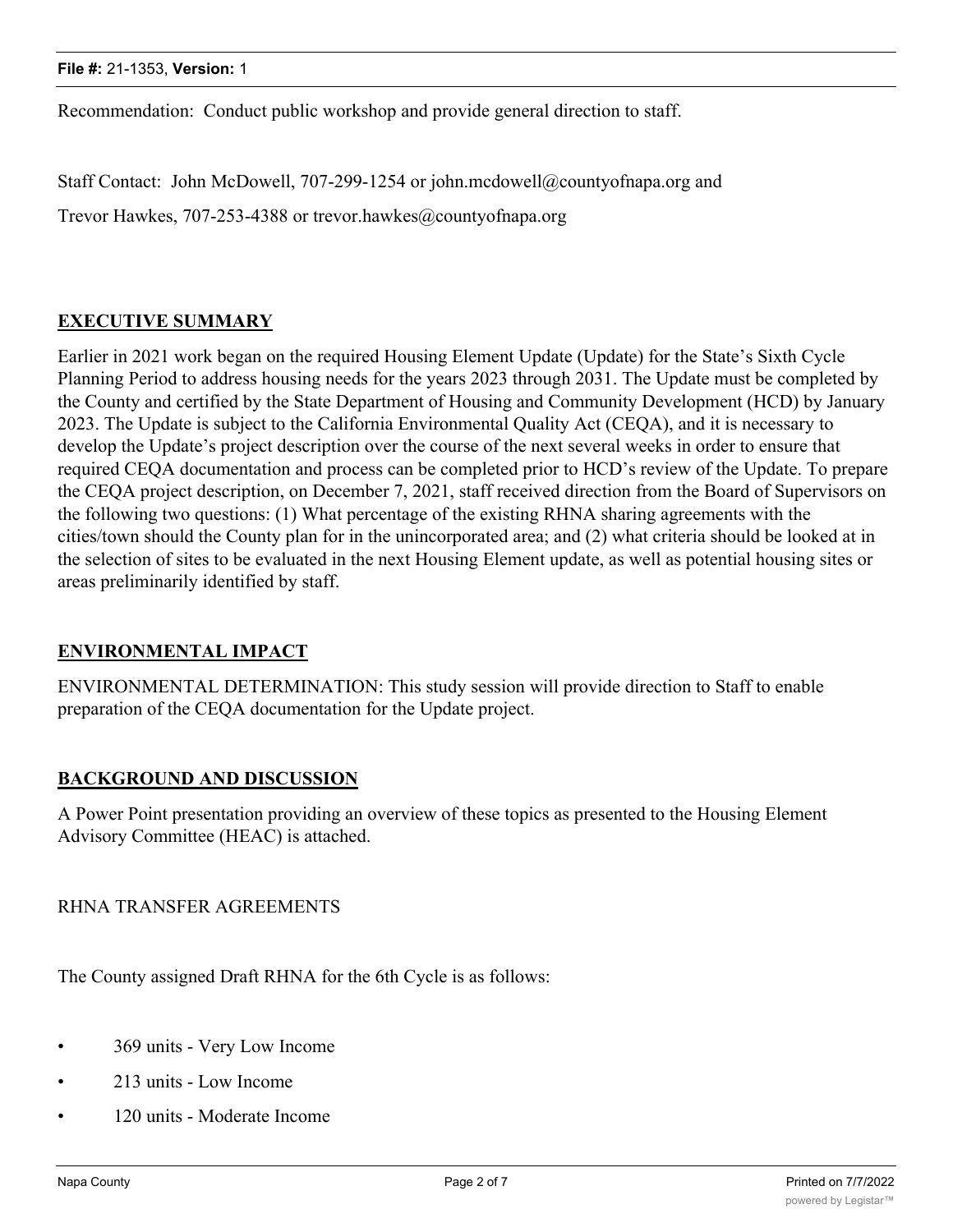# • 312 units - Above Moderate Income

The Association of Bay Area Governments (ABAG) received a total of 28 appeals of RHNA numbers by local jurisdictions. On November 12, 2021, ABAG ratified the final determination on the 28 appeals, denying 27 and granting an appeal filed by Contra Costa County, which resulted in 35 units being allocated instead to the City of Pittsburg due to a mapping error. On December 16, 2021, ABAG will consider adoption of the final RHNA plan.

Section 65584.07 of the California Government Code allows unincorporated counties to reduce their RHNA if cities within the County agree to an equivalent increase. Over the last several years, Napa County has contractually entered into the following RHNA sharing agreements applicable to the upcoming Sixth Cycle:

1. City of Napa (2019) - 811 total units or approximately 80% of County Sixth Cycle RHNA

2. City of American Canyon (2010 & 2017) - 198 total units or approximately 20% of County Sixth Cycle RHNA

3. City of St. Helena (2017) - 2 units or approximately 0.2% of County Sixth Cycle RHNA

Napa County has pursued this option since 2010, entering into multiple agreements with cities in recognition of the need to protect farmland and open space consistent with both the General Plan and Measures J and P. The agreements allow more housing to be located within existing urban areas, where there are available infrastructure, schools, stores, and medical facilities.

In concept, the County could transfer 100% of its RHNA to the cities. However, staff cautions against transferring 100% of the unincorporated RHNA to the cities. Other jurisdictions that have taken this approach have been viewed skeptically by the Housing and Community Development (HCD) Department, regional Councils of Government, and the courts. ABAG must approve any transfer agreements prior to adoption of the updated Housing Element, but no later than January 2023. HCD must certify the County's approved Housing Element.

The resulting final and adjusted RHNA will provide a basis for determining the extent of the sites inventory needed to prepare the Housing Element Update. Staff recommends an approach where 90% of the County's total RHNA is transferred to the cities per the existing agreements, while the County identifies sufficient sites within the unincorporated area to accommodate the remaining 10%. HCD and the County's consultants recommend an additional buffer of at least 30% for very low- and low-income categories, in case sites do not develop with affordable housing or at required densities during the 8-year plan period. This would result in placing approximately 200 homes in the unincorporated area, which would be roughly equivalent to the County's Fifth Cycle RHNA share of 180 units in 2014.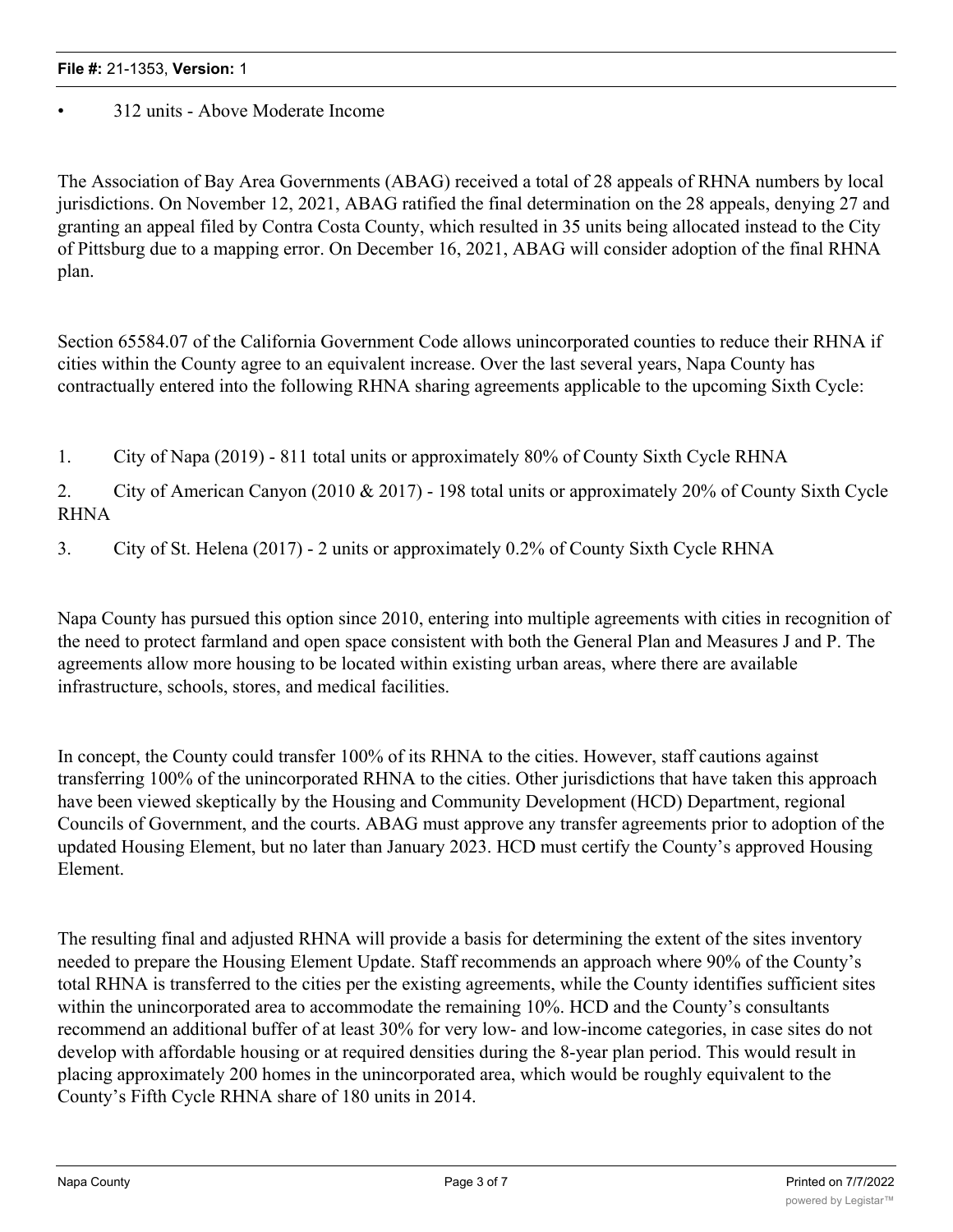The Board provided general direction for the Housing Element Update to consider both a 90% RHNA transfer concept and 100% RHNA transfer concept to be requested of the cities.

# SITES SELECTION CRITERIA

Staff recommends focusing on the following housing opportunities for meeting the County's share of RHNA housing within the unincorporated area:

## 1. Farmworker Housing:

County zoning permits up to 12 individual farmworker housing units (or 36 beds in group quarters) as an allowed use by right on every legal parcel in agricultural zones. Additional farmworker housing may be allowed with approval of a Use Permit. Track record of minimal production in the last housing cycle limits ability to project unit production in upcoming cycle. County is participating in the ABAG Farmworker Collaborative.

2. Accessory Dwelling Units (ADUs) and Junior Accessory Dwelling Units (JADUs):

One ADU and one JADU are permitted within residential zoning and Agricultural Watershed (AW) zoning.

Agricultural Preserve zoning permits one JADU. The Housing Element Update can assume the development of ADUs and JADUs at the existing rate developed in past years. Based on recent data, staff is projecting a total of 72 ADUs and JADUs to be counted in the next Housing Element update.

3. Existing Housing:

The County can include programs in the Housing Element Update to encourage the use of existing homes.

Adequate Sites Alternative (Government Code 65583.1(c)) provides that under some conditions the County could address up to 25% of its adequate sites requirement by substantially rehabilitating existing units, converting existing units to affordable units, or where the affordability of existing units (including mobile home spaces) is preserved. Examples may include the conversion of hotels/motels to residential use and making them available for people experiencing homelessness, or preserving a mobile home park by acquiring spaces.

4. New Housing Sites: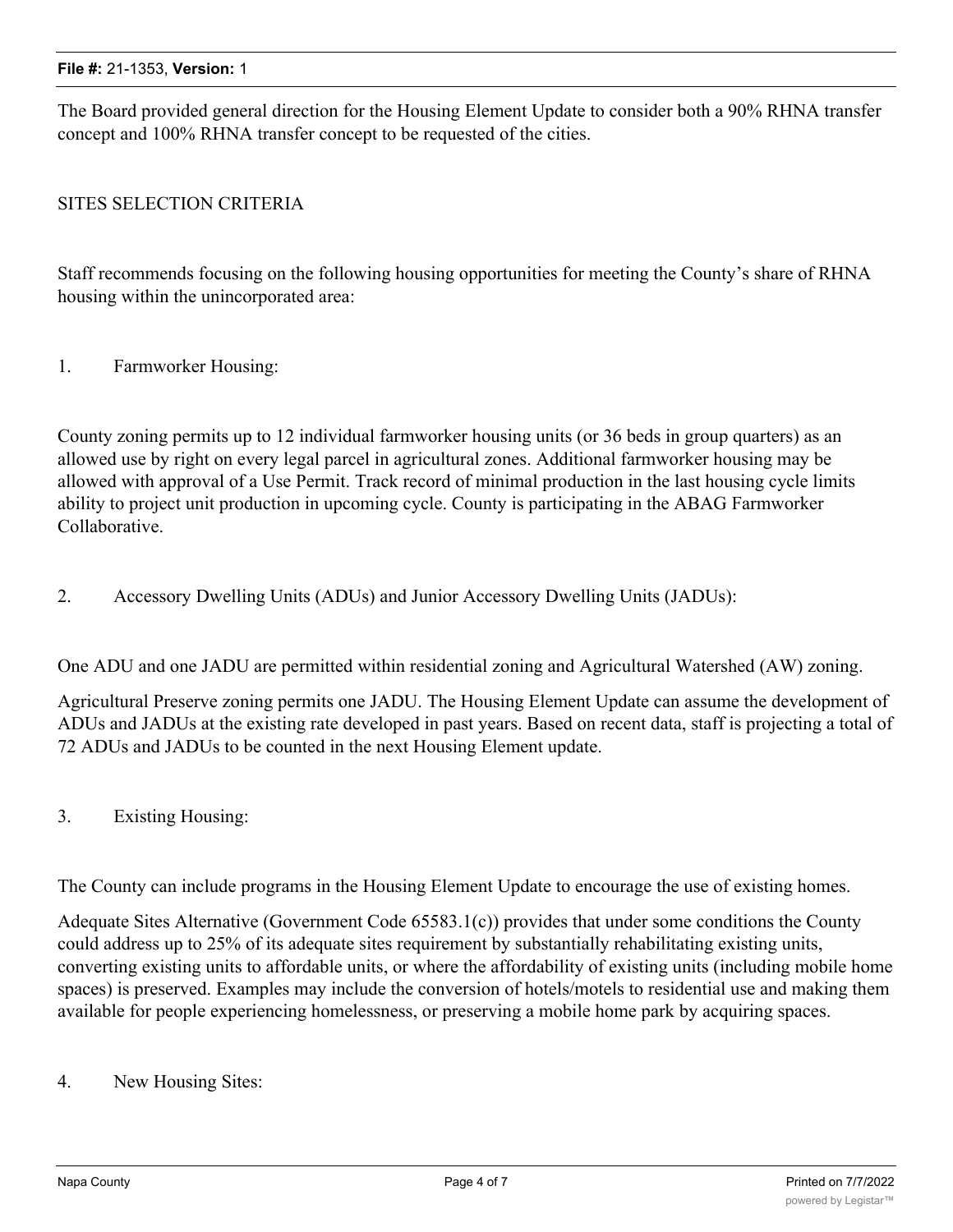A focus of the Housing Element Update will be the identification of a sufficient number of housing sites that meet the portion of the RHNA that has not been transferred. The sites inventory must provide sites that are suitable for lower income housing; the law specifies a "default density" of 20 DU per acre.

HCD recommends that the housing element provide a buffer in addition to simply providing sites to meet the RHNA. Due to recent changes in State law, a buffer will also reduce the risk of having to identify additional sites before the next housing element update.

Per Assembly Bill (AB) 686, site selection must be consistent with the goal of Affirmatively Furthering Fair Housing, meaning that the County must ensure that the sites inventory does not concentrate sites for lowerincome housing development in areas of low opportunity, or contribute to the segregation/isolation of racial and ethnic groups, or create or exacerbate racially or ethnically concentrated areas of poverty (R/ECAPs).

Ideally, lower-income housing sites should be located in areas of higher opportunity.

HCD prescribes that the following sites be included within the inventory of potentially suitable lands:

- Vacant sites that are zoned for multifamily development;
- Vacant sites that are not zoned for multifamily development, but that allow such development;
- Underutilized sites that are zoned for residential development and capable of being developed at a higher density or with greater intensity;
- Sites that are not zoned for residential development, but can be redeveloped for and/or rezoned for multifamily residential development;
- Sites owned or leased by the County that can be redeveloped for multifamily residential development within the housing cycle; and
- Sites controlled by the State, a city, or another public agency where there is agreement/documentation that the site can be developed within the housing cycle.

A sites suitability analysis must demonstrate how the projected residential development capacity of the sites can be realistically achieved and consider such things as:

- Land use controls and site improvements;
- Site size and realistic development capacity;
- Typical densities of existing or approved residential development at similar affordability levels;
- Current or planned availability and accessibility of sufficient water, sewer, and dry utilities;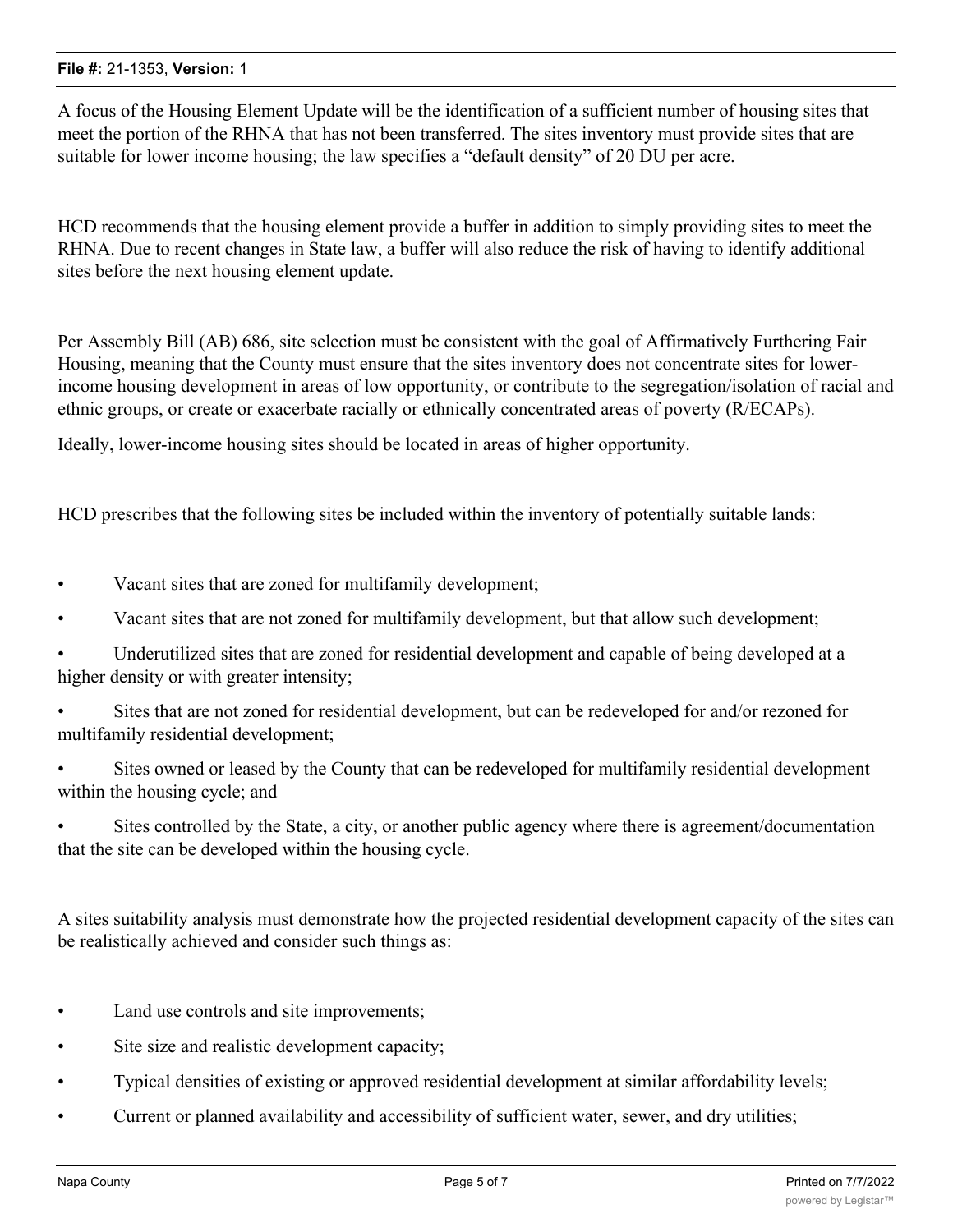- Incentives for residential use; and
- Local or regional development trends.

For any sites smaller than 0.5 acres or larger than 10.0 acres, the Housing Element must provide an analysis demonstrating their ability to develop housing during the planning period. Evidence can include developer interest or pending development proposal, or a track record of consolidating and/or developing sites of similar size. The Housing Element must also include policies or incentives to facilitate development of these sites.

Proposed Screening Criteria

1. Sites must have access to existing or planned water, sewer, and other dry utilities with sufficient capacity available to support housing development (Source: State requirement);

2. Sites must generally be between 0.5 and 10 acres in size (Source: State requirement); and

3. Sites must be located outside of areas designated in the General Plan as Agricultural Resource or Agriculture, Watershed & Open Space as of September 28, 2007 (the date specified in Measure P, approved by the voters in November 2008), except for those sites which may provide qualifying farmworker housing development and/or those existing commercial sites which may be considered housing redevelopment.

Additional Site Screening Goals

Additional Site Screening Goals

- Located outside of high and very high fire severity zones as designated (in State Responsibility Areas) or recommended (in Local Responsibility Areas) by CalFire;

- Located outside of Zones A through D of the applicable Airport Land Use Compatibility Plan; and

- Proximate to transit routes and/or employment opportunities and services (e.g. groceries).

New Housing Sites

By applying the above screening criteria and goals, has preliminarily identified the following potential areas that appear to meet all or most of the screening criteria and goals:

- 1. Possible farm worker housing sites or incentives (Countywide near cities with access to utilities).
- 2. One or more existing sites identified within the 2014 Housing Element with additional incentives.
- 3. One or more small sites in the vicinity of Carneros Resort if utilities can be provided;